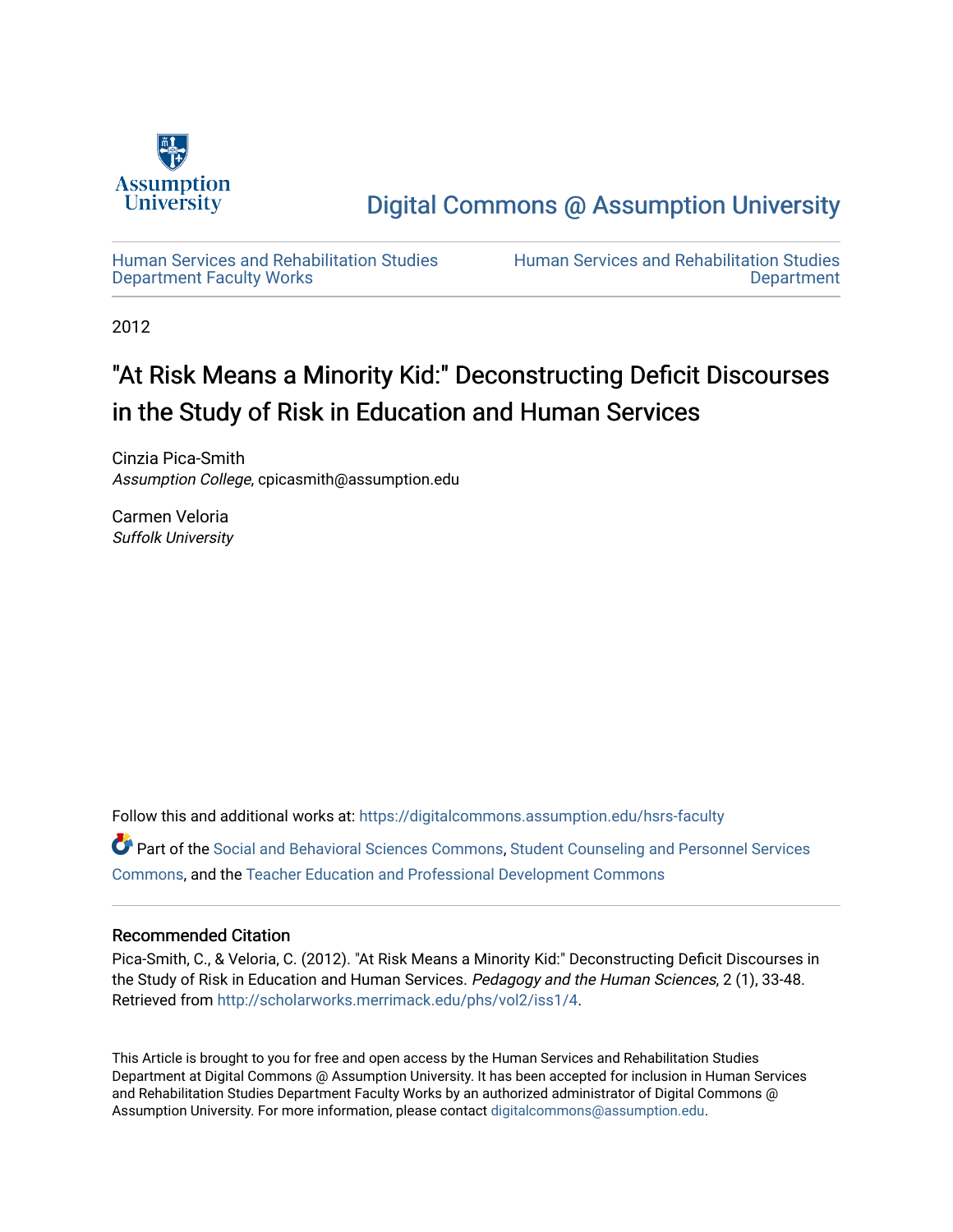*Pedagogy and the Human Sciences*, **1**, No. 2, 2012, pp. 33-48.

# **"***At risk* **means a minority kid:" Deconstructing deficit discourses in the study of risk in education and human services**

# **Cinzia Pica-Smith1 & Carmen Veloria2**

**Abstract.** Unexamined use of ubiquitous terms such as "at risk" in education and human service courses can lead to reifying raced, classed, and gendered deficit perspectives of youth and youth work. This paper examines the social construction of the term "at risk," following students in four education and human services undergraduate and graduate courses and the work of two counselor and teacher educators as they engaged their students in the process of deconstructing and interrogating this term. Findings reveal that students enter the classroom with raced and classed assumptions of who is at risk. Students demonstrate a deficit orientation that contextualizes risk at the individual level, with students' definitions of "at risk" often not including white youth engaged in risk behaviors. By engaging in explicitly taught critical inquiry and analysis of the discourses of risk, students began to voice more critical views of the term "at risk," understand the socially constructed nature of the concept, and adopt a more systemic perspective of the social and political implications for educational and human service practice.

#### **I.**

#### **Introduction**

The terms "at risk" and "at-risk youth" are as ubiquitous in educational, counseling, and human service settings as they are in popular media, and they are widely used in both professional and academic as well as non-professional contexts. At the time of this writing, using the key words "at-risk youth," a search in the scholarly search engine in education, ERIC, finds 6,811 articles while the scholarly search engine in psychology, Psych Info, yields 10,099 articles. In the popular media, a Google Scholar search using the same key words finds 1,380,000 documents while a search on Google Images using the same terms reveals an archive of 13,500,000 images.

Given the vast amount of information at students' disposal and the dissonance surrounding these labels, it is imperative that educators help develop their students' competencies when exploring these terms in the context of the academic classroom. For example, "at risk" is not clearly defined in the academic and/or educational literature and is used to describe youth in different ways. Some professionals use the term "at risk"

 $\overline{a}$ 

<sup>1</sup> Cinzia Pica-Smith, Department of Human Services and Rehabilitation Studies, Assumption College, Worcester, MA 01609, cpicasmith@assumption.edu.

<sup>2</sup> Carmen Veloria, Department of Education and Human Services, Suffolk University, Boston, MA 02108.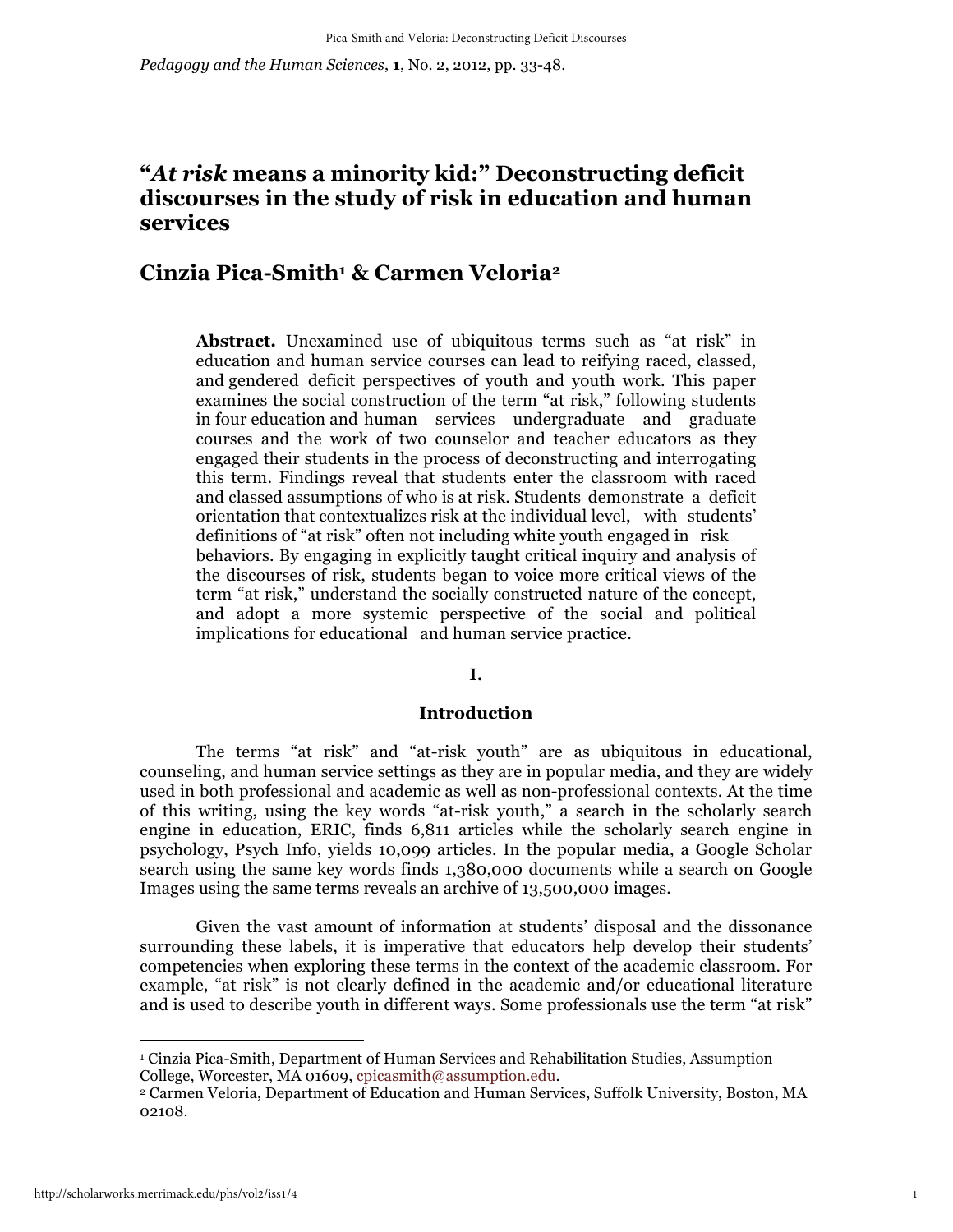in reference to anticipated negative trajectories and outcomes; others use the term to refer to youth currently experiencing emotional, behavioral, educational and psychological challenges (Nakkula & Thoshalis, 2006). In both cases, the term connotes a dimension of identity, i.e. "at-risk youth."

While the term has not been operationalized, it would appear to represent a tangible construct instead of a socially constructed one that has been critiqued for reifying a new social identity of risk that pathologizes youth of color and poor youth (Fine, 1995). When the term "at risk" became popularized, Lubeck and Garrett (1990) argued that it was simply a new manifestation of a cultural deficit model. Swadener and Lubeck (1995) point out that the construct has placed the locus of dysfunction in individuals of color, single-parent families (especially mothers who are not married), low-income communities, and people with disabilities. The discourse of risk ignores institutionalized structures of inequality and a systemic analysis of what places youth at risk.

Therefore, we argue that the construct of risk and "at risk" must be deconstructed, interrogated, and problematized in order for students to develop a critical consciousness that extends beyond the individual level of analysis. We learned that for our students, who are predominantly white, middle-class women, the term is understood as synonymous with students of color, poor youth, or youth with disabilities. These students demonstrate assumptions that other students are inherently at risk based on their racial, class, and disability identities. These assumptions must be recognized, analyzed, and engaged as part of the process of counselor and teacher preparation programs, as future counselors and educators must be able to help foster equitable learning environments for all student populations (Bennet, 1995).

The following two research questions guided our inquiry: 1. How do undergraduate and graduate students preparing to be teachers, counselors, and human service providers understand risk and the construct of "at risk" as they enter our classrooms? and, 2. How could explicitly taught critical inquiry focused on deconstructing the term "at risk" affect the classroom discourse on risk and student perspectives on what "at risk" means?

# **II.**

## **Theoretical Framework**

Numerous research studies have reaffirmed that what educators know and do and what they believe their students are capable of learning make a difference (Haberman, 1995; National Commission on Teaching and America's Future, 1996; Darling-Hammond & Falk, 1997, in Nieto, 2010). Therefore, guided by principles of critical pedagogy and sociocultural theory, we believe that our students benefit from understanding how they make meaning of youth, "at-risk youth," and the deficit-oriented discourses used for meaning-making that influence beliefs about intelligence, potential for success, or likelihood of "failure."

Deficit perspectives must be recognized and analyzed, as they are detrimental and based in stereotypes. These perspectives ascribe individuals' "failure" to the deficits and problems of people from marginalized communities rather than to inequities in access and opportunities (Rank, 2004; Tozer, 2000). Deficit theories assume that some

*Pedagogy and the Human Sciences*, **2**, No. 1, 2012, pp. 33-48.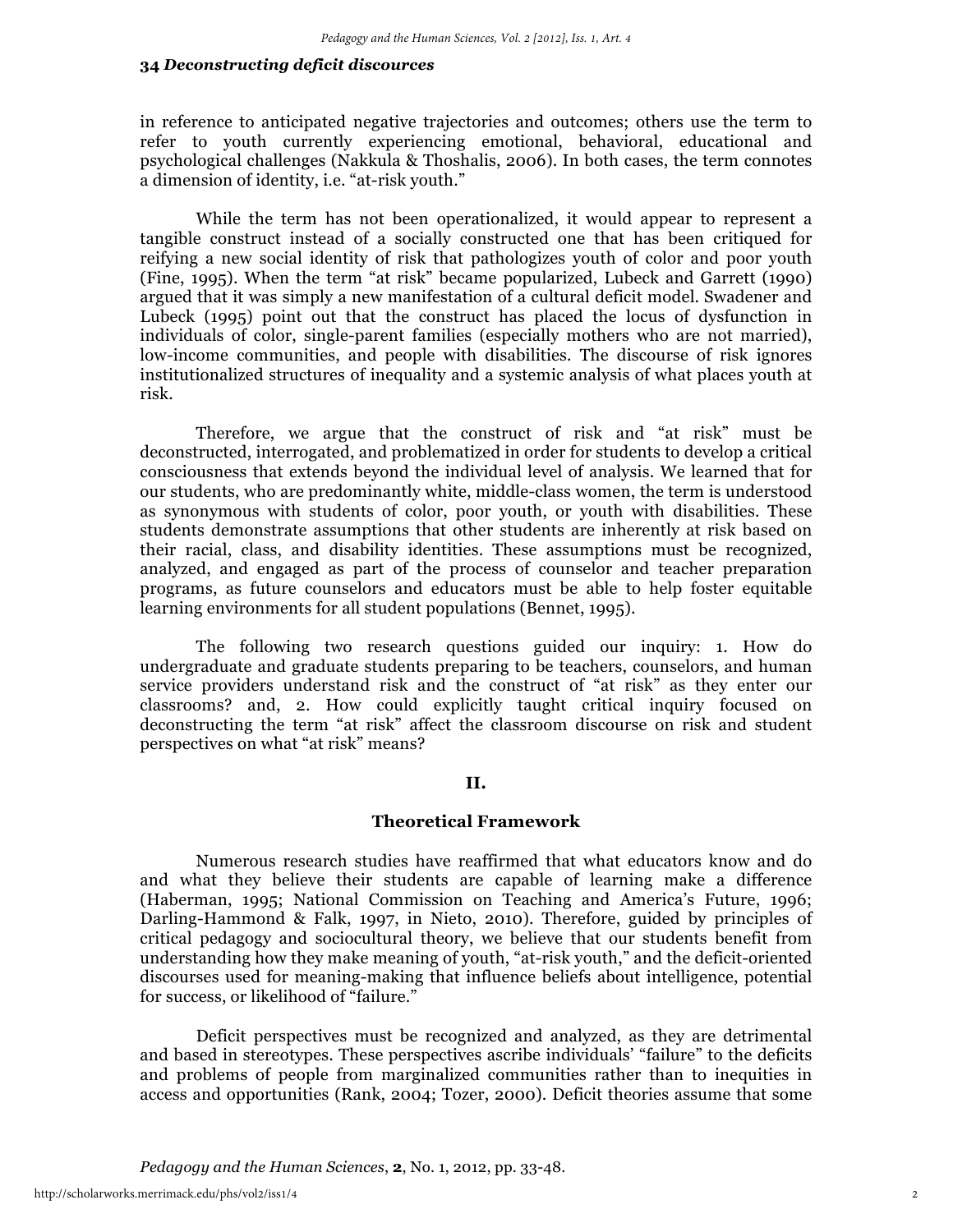children, because of genetic, cultural, or experiential differences, are inferior to other children. This ideology is problematic as it places complete responsibility on the individual and ignores a systemic analysis. In addition, deficit ideologies foster despair because of the suggestion that youths' problems are pre-determined by cultural-group affiliation. Thus, Nieto (2010) argues that employing this deficit paradigm may create hopelessness in both youth and educators who work with them. These deeply help assumptions, biases, and prejudices are often unexamined manifestations of economic, political, and social power of people belonging to dominant or privileged groups-Providing students with the opportunity to expand on their standpoints by identifying alternative discourses and language to draw upon is the first step in helping them acquire the competencies toward improving their practice (Nieto, 2010).

Epistemology, in general, refers to the nature, status, and production of knowledge (Harding, 1987). According to Ladson-Billings (2000), epistemology is better understood as a "system of knowing" that is linked to worldviews based on the conditions under which people live and learn. Therefore, students whose lived reality is vastly different from the students with whom they will eventually work need to engage in the process of critical reflection as a way of examining biases, challenging assumptions, and problematizing deficit-oriented images and discourses.

Because of our theoretical perspective, we understood that we had to begin our classes on risk prevention and culturally responsive pedagogy in a manner that would unpack the multiple meanings of risk and "at risk," and explore and critique how those meanings were socially constructed.

#### **Discourses of Risk**

We began our study with the assumption that an understanding of risk in educational and human service settings is steeped in raced and classed discourses that demonstrate a worldview that "risk" is tied to the deficits of individuals, especially individuals of color, working-class and poor individuals, and individuals with disabilities. We gained this perspective from our own experiences as a counselor and counselor educator and an educator and teacher educator, as well as from our theoretical orientation. Like McDermott, Raley, & Seyer-Ochi (2009), we purport that

The diagnosis of risk is embedded in cultural preoccupations and circumstances that, because rarely specified, invite a general bias: White, middle-class lives offer children the best of all worlds. The message to educators: Fix the children, and race and class barriers can be overcome one person at a time. (p. 101)

We argue that the term "at risk" is conflated with other marginalized identities. As an example, in a study examining the discourses of white teachers in urban school settings, Watson (2011) discusses teachers' use of terms such as *at risk*, *inner city*, *urban,* and *disadvantaged* youth as language that refers to race while circumventing explicit race language. She points out that white teachers use these terms to discuss youth of color without referencing race; the teachers semantically encode the youth's race and "transmit particular sets of meanings" (p. 24) through the use of these terms.

White children are also affected by the raced meaning of this term. Child development scholar, Suniya Luthar (2003) explains that the study of "at-risk" youth has focused on youth of color and low income youth and that "in contemporary child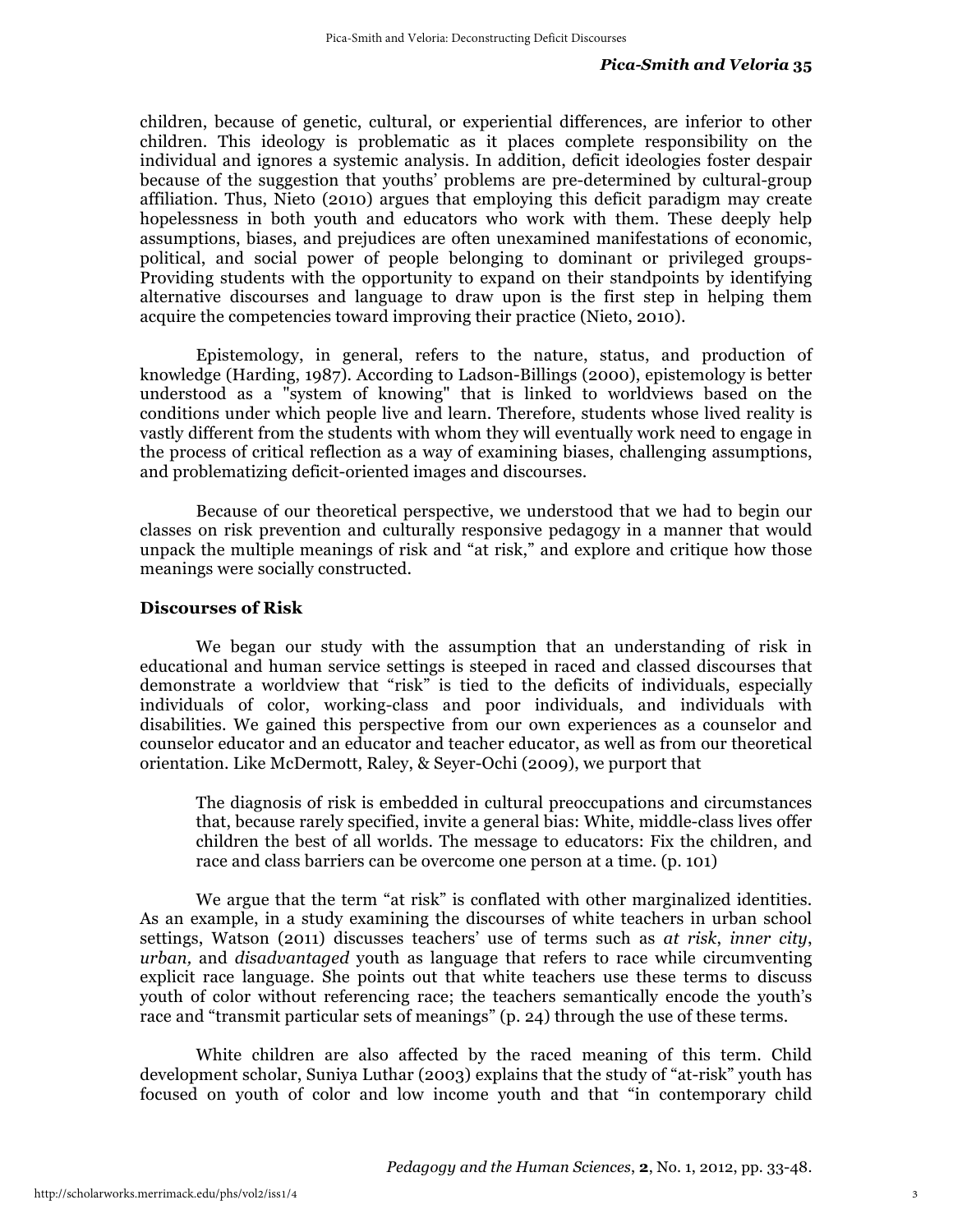development literature, the phrase 'at-risk children' usually implies those from low income families" (p. 1581). Yet, she notes that much evidence suggests that white, middle-class, affluent, and suburban youth are experiencing high levels of risk behaviors such as substance abuse and drug abuse. Luthar & D'Avanzo (1999), for example, conducted a study of  $264$  predominantly white, suburban, middle-income  $10<sup>th</sup>$  grade students and their "inner city" counterparts, 224 low-income students who were predominantly youth of color. They found higher rates of alcohol, marijuana, and hard drug use in the white, middle-class, suburban sample. Similarly, Luthar & Becker (2002) found significantly high substance abuse in both male and female participants in their study focused on affluent, suburban youth. Although middle class, affluent, white, and suburban youth experience high levels of risk as well as lack of supervision, this is not a population that is defined and understood as "at risk."

Hence, raced and classed constructions of "at risk" harm all youth. These discourses harm children of color, poor youth, and youth with disabilities, who are labeled and pathologized. In addition, the term's association with youth of color also harms white youth, whose high-risk behaviors do not garner needed attention and intervention from teachers and counselors alike.

# **Sociocultural Theory, Critical Teaching and Learning, and Social Justice**

Sociocultural theory places individuals squarely in their social context, one that involves their cultural, political, and economic realities (Giroux, 1992; Nieto, 2002). This view of individuals and their lived experiences allows for the exploration of social relationships and political realities as embedded in institutional structures (Nieto, 2010). Hence sociocultural theory, critical teaching and learning, and a social justice-oriented curriculum are movements, philosophies, and methods that challenge the claim that education is racially, culturally, and politically neutral (Jehangir, 2010). In the context of the college classroom, these perspectives seek to "draw out student voices and put these voices in dialogue with others" (including that of the professor) to engage in meaningmaking that is, as put by Rivera and Poplin, "constructed around and within larger sociopolitical, socio-economic, and socio-cultural realities" (as cited in Jehangir, 2010, p. 537).

Our pedagogical approach is based on Bermudez's (2008) extensive interdisciplinary review of the literature on critical thinking and her "four tools" of critical inquiry: "problem-posing," "reflective skepticism," "multi-perspectivity," and "systemic thinking." She argues that these aspects of thinking critically can be conceptualized as tools or "intellectual devices" that allow thinkers to deconstruct conventional and simplistic discourses to uncover more sophisticated understandings while avoiding stereotyping and dogmatism. We believed that we could teach these tools explicitly and set out to do so.

# **III.**

#### **Methods**

This qualitative study was designed to enable the documentation and interpretation of naturalistic phenomena from "the perspective of those being studied" for the advancement of educational knowledge and practice (Merriam, 2001). We relied on participant observation methods that allowed us to also have an "emic" view of our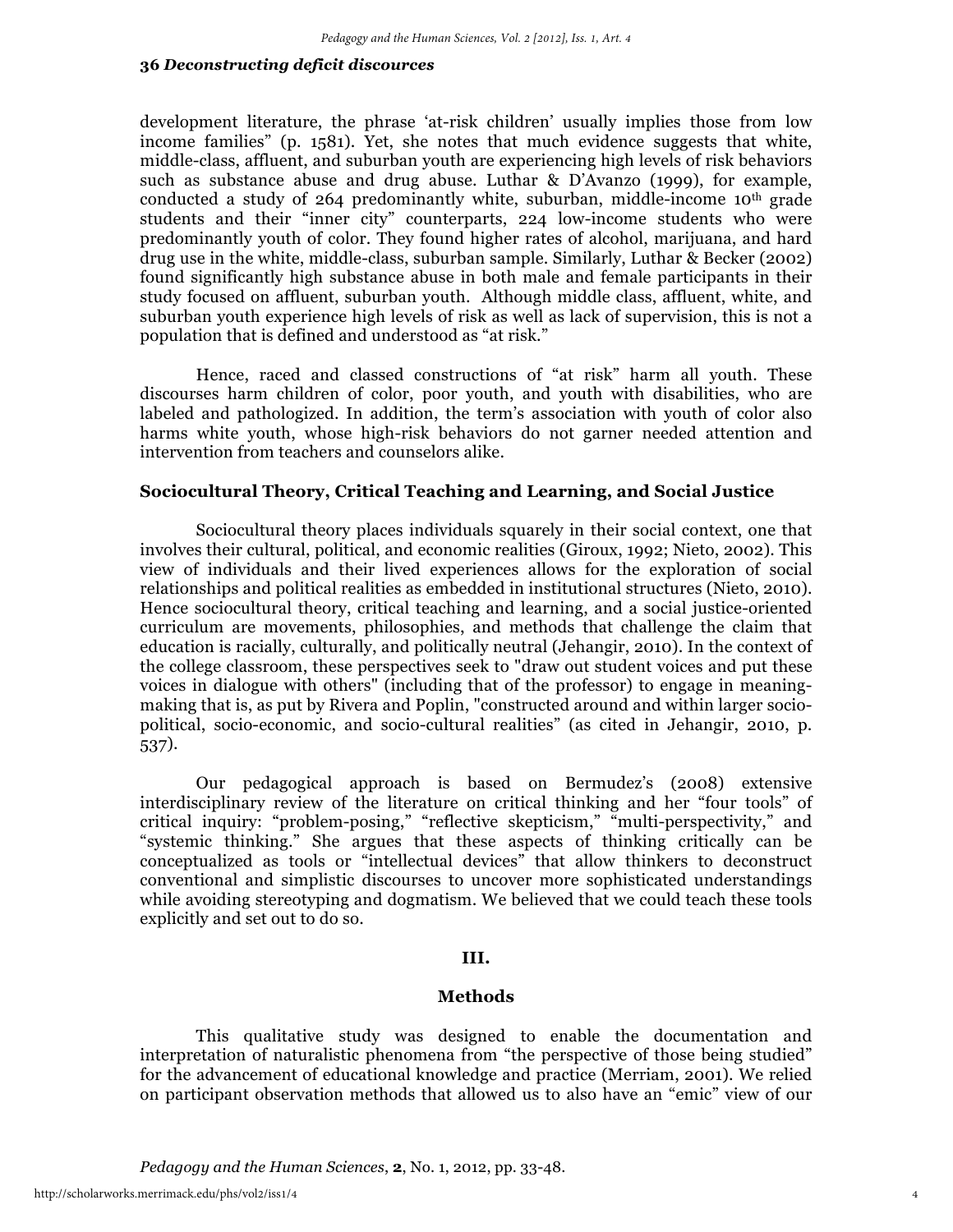classroom (Pelto & Pelto, 1978). Being part of the environment under study provided us with an opportunity to engage in the content of the course with our students, reflect on previous discussions, and use those as a springboard for additional conversations. This is the process of learning through involvement in the routine activities of participants in the research setting (Schensul, Schensul, & LeCompte, 1999). It provided us with an opportunity to check for non-verbal expression of feelings, determine the level of interaction in the classroom, and check how are students reacted to classroom activities (Schmuck, 1997).

Long-term participation allowed us to redefine our research focus, co-construct classroom assignments, and pay closer attention to classroom discursive practices. Goetz and LeCompte (1984) posit that methods are "adjusted, expanded, modified, or restricted on the basis of information acquired during the mapping phase offield-work . . . only after final withdrawal from the field can researchers specify the strategies they actually used for a particular study" (p. 108). Participant observation as a method not only allowed us to participate and observe, but also to interrogate (Stocking, 1983). The interrogation process consisted of that of our students' comments, classroom assignments, artifacts, and journal entries. In addition, we also kept a reflective journal where we interrogated our own interpretations of events and theoretical implications of our pedagogical approaches.

# **IV.**

#### **Study Context**

We are two professors in counselor and teacher education—a white woman born and raised into adulthood in Southern Italy, and a homegrown Latina. We teach courses on risk in education and human services. Our institutions are predominantly white institutions of higher education offering both undergraduate and graduate courses and degrees in human services, counseling, and education. Both institutions are located in large urban centers that are racially, ethnically, and linguistically diverse. Within our classrooms, however, our students are predominantly white, middle-class, monolingual, women preparing to be teachers, counselors, and social workers.

Our years of experience with our students led us to the observation that they come to our courses with a limited understanding of systems theory, a focus on individual dysfunction in children and adolescents, and with deficit discourses of "urban" children and families. This study was conceptualized after a conversation during which we both expressed frustration at the types of discourses with which the students entered the classroom and used to talk about "at risk" and "at-risk youth." We both noticed that raced, classed, and gendered terms were operationalized to denote pathologized identities. While disturbed by this, we felt that we had the agency, the desire, and moral responsibility to explore ways to engage students more critically while teaching theory and content that would inform their practice. Our conversation below captures both our frustration and impetus to move forward:

When I first arrived at the College, I was asked to teach a class titled *Prevention and Intervention Strategies for 'At Risk' Youth.* Given the course title could not be changed and it contained the term "at risk," I decided to approach the class critically and begin the course with an analysis and deconstruction of the term. On the first day of the class, I ask students to write anonymously about whom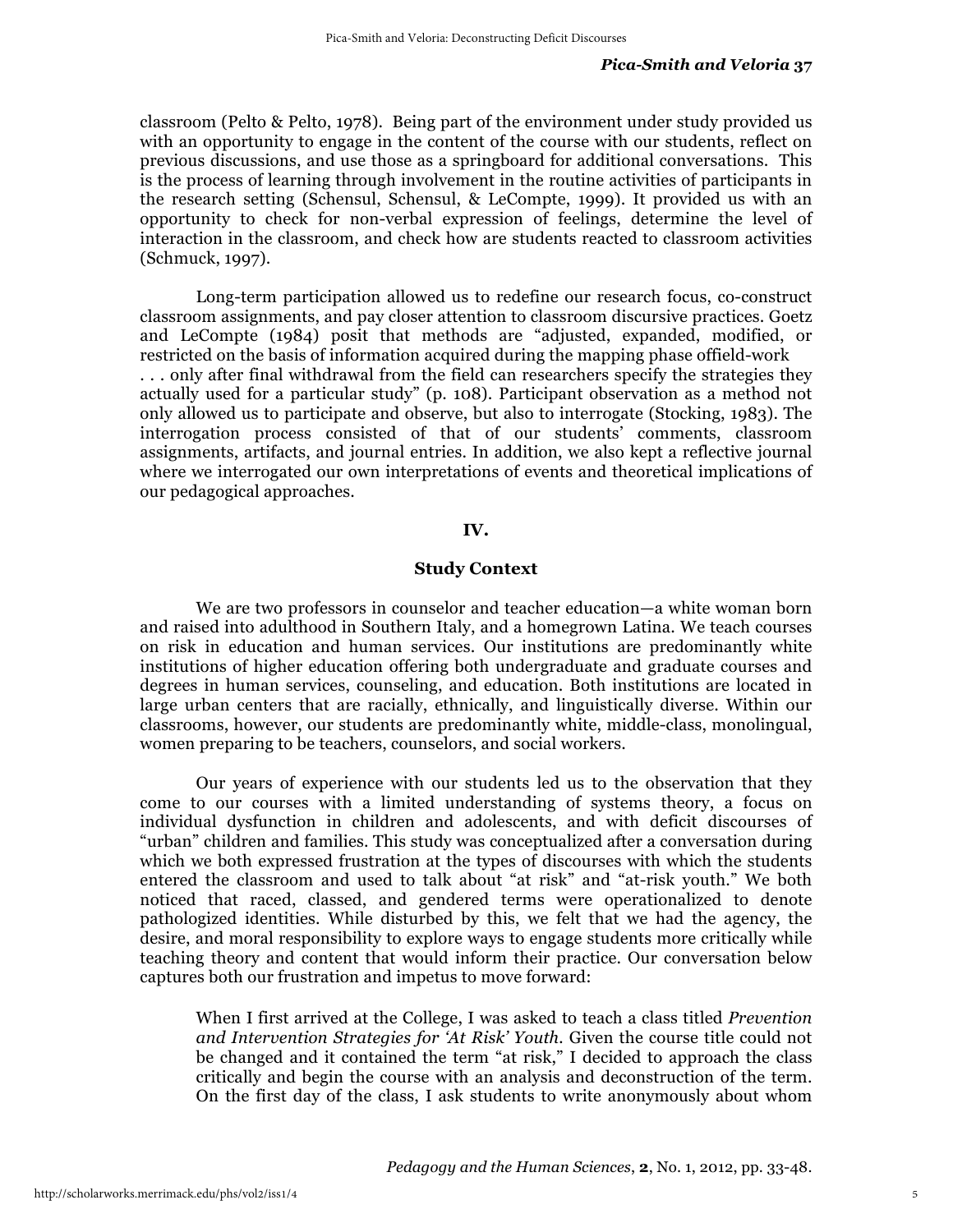they think the term "at risk" describes. I ask students to write five descriptive sentences or adjectives about "at-risk youth" and write a narrative on the factors that impact risk. Their homework for that day is to interview five people they know asking the same questions. When I collect their responses, I categorize and compile these descriptors onto a handout, which I give back to the students during the second week of class. We refer to this handout throughout the course as we read theory and research on youth to challenge the initial assumptions that students make about the construct of "at risk" (Pica-Smith, personal communication, June 9, 2010).

I teach a class titled *Culturally Responsive Education*, which is for both undergraduate and graduate students who are either education minors, seeking an educator's license, or taking the class to fulfill a university diversity requirement. Given that the students enroll in the class for multiple reasons, there is a good mix of experience and perspective. However, most students at first oppose or reject the diversity focus albeit in subtle ways. In the past, I have struggled with how to approach this course and the course topics especially since up to this point, I am the only person in Education Studies teaching it and I'm a woman of color. In addition, critical issues around multiculturalism are not woven into our other course offerings, which makes my approach to the class very difficult. (Veloria, personal communication, June 9, 2010).

Based on our theoretical framework, literature review, and experiences in the classroom, we created classroom activities, wrote case studies and assignments, chose video resources, and generated discussion topics to scaffold the practice of the four intellectual tools of critical thinking (Bermudez, 2008). We explicitly taught each of the concepts and asked students to practice them throughout the semester in order to analyze discourses of risk and "at risk."

Furthermore, when responding to student journal entries, we prompted students with requests to practice these tools. For example, if a student expressed a particular emotional reaction, considered an important element in the practice of problem posing, we asked the student to analyze the emotional reaction to understand its provenance, meaning, and impact on her thinking. If a student analyzed a case study from a onedimensional individual perspective, we guided the student to practice multi-perspectivity and systemic thinking by providing alternative explanations and requesting that she generate more.

#### **V.**

# **Participants**

Participants in this study were undergraduate students in human services preparing for graduate school or careers in social work, counseling, and other human services, and graduate students in elementary education. A total of 67 students participated in the study. Below is a specific breakdown of our sample by race/ethnicity and gender: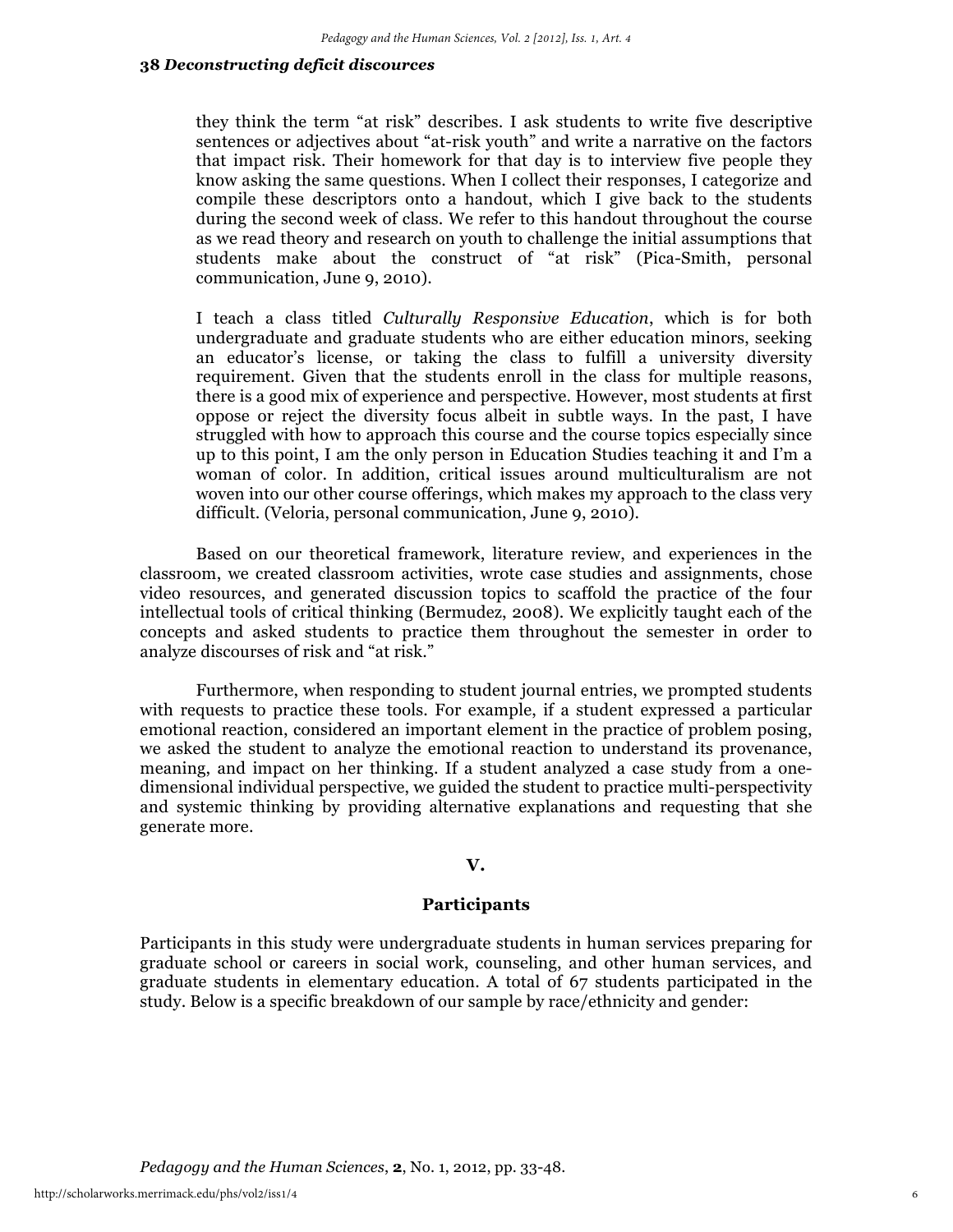| Study Participants by Race/ethnicity and Gender |        |      |
|-------------------------------------------------|--------|------|
|                                                 | Female | Male |
| Asian/Asian American                            |        |      |
| <b>Black/African American</b>                   | 2      |      |
| Latino/Hispanic                                 |        |      |
| Multiracial                                     |        |      |
| White, non-Latino                               |        |      |

Table 1

Participants reported that they wanted to work with children and adolescents. Undergraduate students were enrolled in "Prevention and Intervention Strategies for 'At Risk' Youth," "Culturally Responsive Education," and "Individuals in the Community," an internship course in which students are placed in educational or therapeutic settings for children and adolescents. Some graduate students were also enrolled in "Culturally Responsive Education."

#### **VI.**

### **Data Sources**

Data were collected over the period of two academic terms (Fall 2010-Spring 2011). Our data sets include descriptions of our classes and homework activities as well as student responses including reflective journaling writing exercises (where we ask students to share their thoughts, reactions, analyses and reflections of their learning experiences), participation in experiential in-class exercises, class discussions, and final papers.

Data analyzed include student responses to classroom exercises and case studies on youth and risk, students' analyses of case studies, and reflective journals. Professors wrote field notes and memos in each class throughout the academic terms. In addition, we met a total of three times during the course of the semesters to discuss progress and share notes and information. The content of these meetings along with data from email communication between professors and students were also analyzed. We organized our findings into five major themes discussed in the next section.

#### **VII.**

#### **Data Analysis**

We employed a thematic analysis (Boyatsis, 1998) to analyze our data as it allowed us to consistently compare data in order to contribute to the validity of our interpretations (Boyatsis, 1998). Furthermore, this analysis may be used within many analytic traditions including grounded theory (Ryan & Bernard, 2000). Because we wanted to code inductively while recognizing the influences of our theoretical perspective, we employed a hybrid process of inductive and deductive thematic analysis to interpret raw data (Fereday & Muir-Cochrane, 2006). Thus, as Strauss & Corbin (1998) would describe, we were "moving" between induction and deduction.

As outlined by Braun and Clarke (2006), our process of analysis included identifying our data set from our larger data corpus; further identifying our data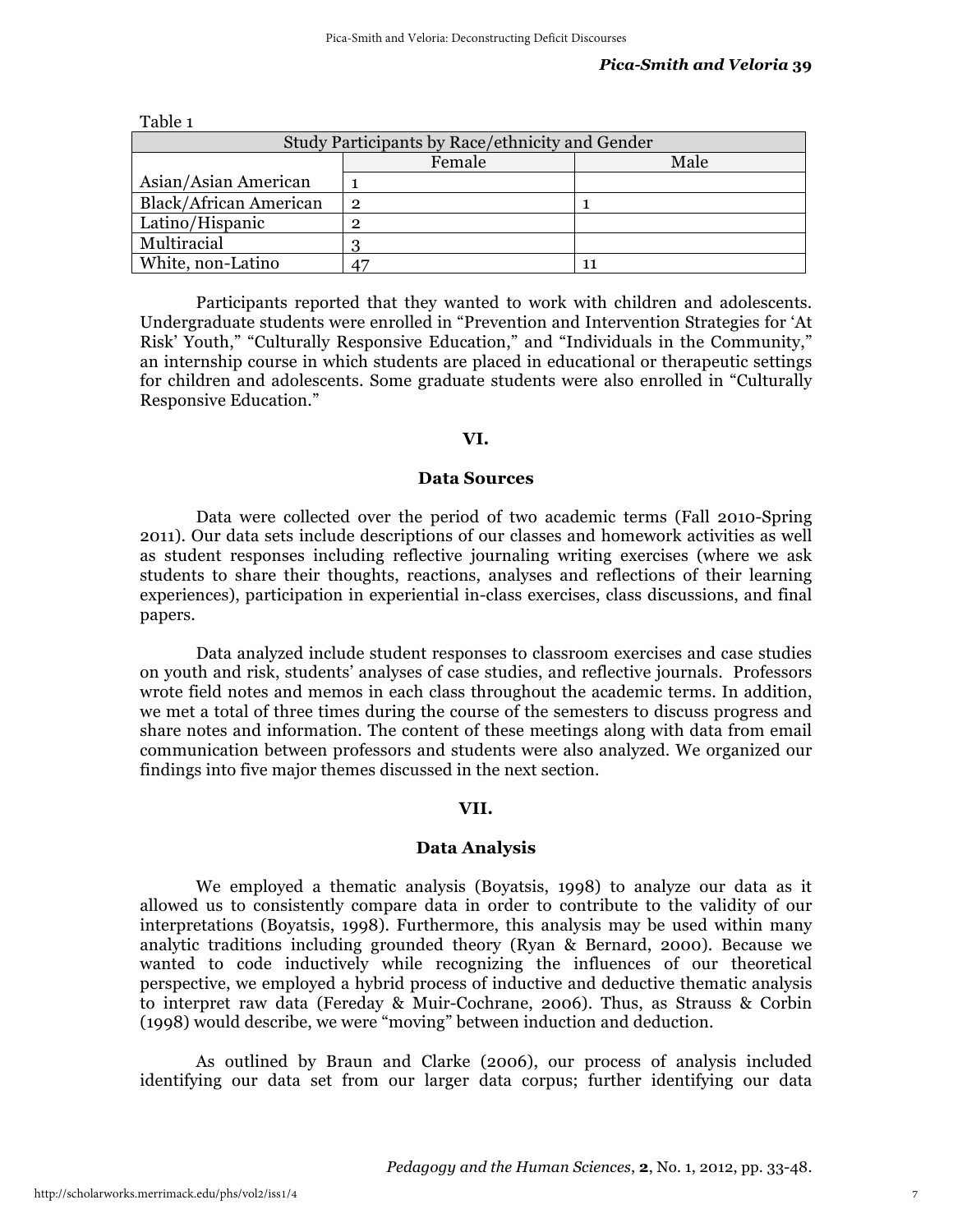extracts; initial coding; collating codes into both focused and latent themes; generating a thematic map; and conducting a final analysis to relate themes to our research questions.

#### **VIII.**

## **Findings and Discussion**

The findings below are organized in response to our two research questions cited in the introduction of this paper. Hence, they describe both how our students make meaning of risk and "at risk" when they enter the classroom, and how their discourses shift throughout the course of their learning process. To address how classroom discourses may shift, we also highlight some emerging critical student voices.

In response to our first research question, we learned that our students are influenced by dominant popular discourses on risk and "at risk" that pathologize youth of color, poor youth, and youth with disabilities, while holding up white and affluent youth as models. We believe these binary perspectives on risk, and who is at risk, are barriers to the complex understanding of risk by critical thinkers, educators, and human service providers. Raced and classed understandings of "at risk" and "at-risk youth" are limited and simple perspectives that do not allow for a critical and systemic understanding of what constitutes risk and how to mitigate it. Instead, these ways of thinking normalize white experiences.

In response to our second research question we learned that by explicitly teaching the tools of critical inquiry, more reflective, critical, and systemic thinking emerged in our classroom. While we do not claim that all or most of our students adopted a more nuanced analysis of "at risk" discourses, we do note that our classroom discourses became increasingly more critical and many students demonstrated alternative discourses rather than dominant ones. We labeled the section on these shifts *Emerging Critical Discourse*.

# **Deficit Discourses: "Urban," "poor," "ghetto," "inner-city," "minority kids," "mostly boys."**

As stated earlier in the paper, we asked students to engage in a class exercise at the onset of class during which they were to respond to several questions regarding whom is at risk and who "at risk" youth are. An analysis of responses to this assignment determined that our students' definitions of the term "at risk youth" were raced, classed, and gendered. Students used demographic descriptors that referred to race, class, and gender such as *minority kids*, *poor*, *low-income*, and *"mostly boys."* Students also used geographic descriptors that connote and encode race and class (Watson, 2010) such as *inner-city* and *urban*. None of the students noted that white or middle class youth could be "at risk," or that suburban or rural youth may be at risk. Deficit perspectives on families and neighborhoods of the above-mentioned youth of color and poor youth were also ubiquitous in student responses.

These included descriptions of families as *uninvolved parents, single parent, abusive parent, parents with substance abuse, not cared for, family genetics, lack of role models*. Descriptions of the neighborhoods in which "at risk youth" live included: *unsafe*, *rough, violent,* and *gangs.* None of the responses we analyzed included systemic factors that lead to conditions of risk. For example, none of the students named racism,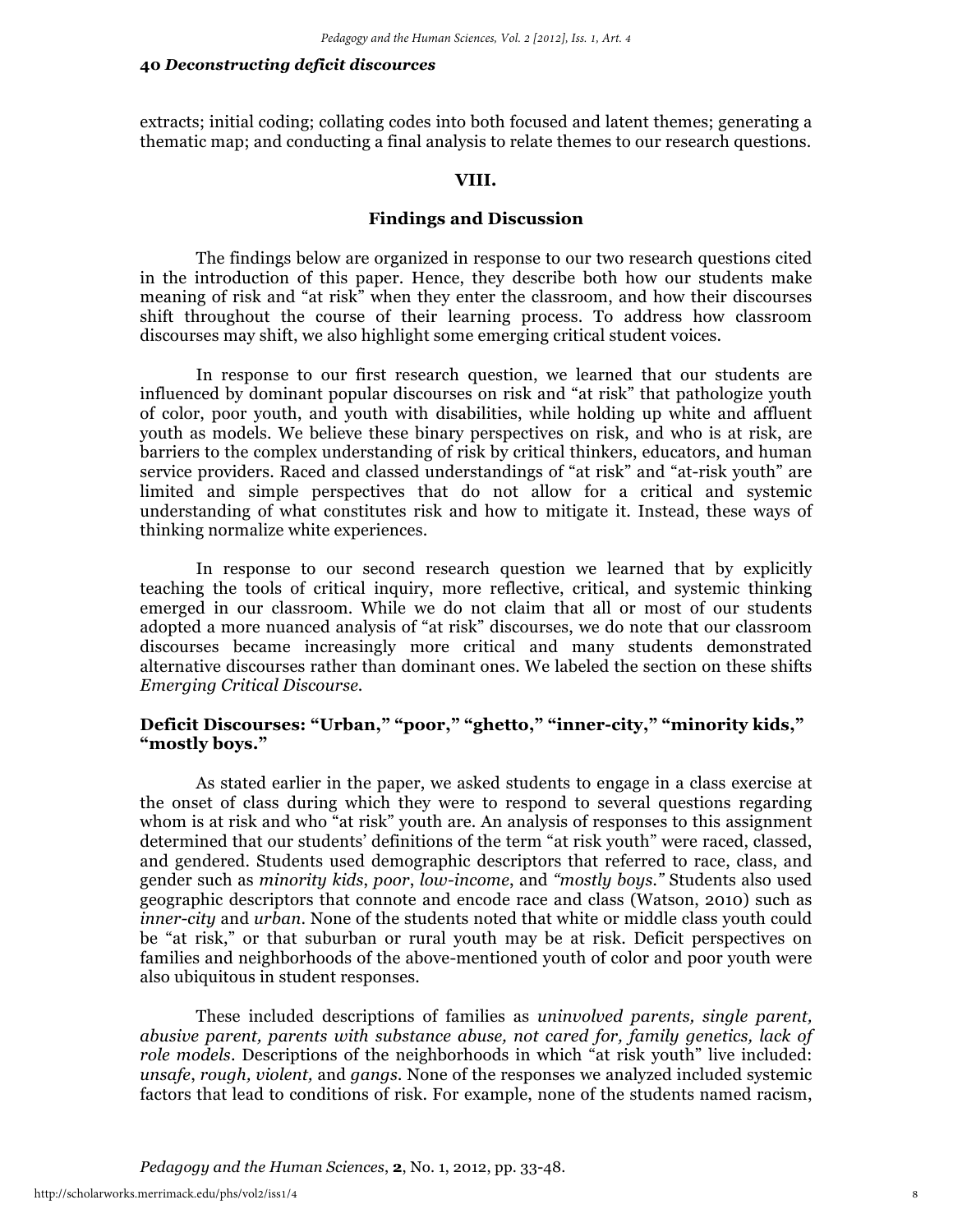classism, inequity in access to quality services and institutions as factors, which contribute to risk among youth.

# *"These young people are at risk because they have no role models."*

(Anna, undergraduate, white woman3)

Fundamentally, as educators, we advocate a strength perspective, which focuses on the strengths youth possess and brings attention to the areas where educators can make a difference and impact change.

In our classes, youth were consistently placed in a cultural deprivation paradigm. The emphasis highlighted was what youth "do not have" as opposed to "what they do have." Anna suggests that the reason youth are at risk is because "they have no role models." This view demonstrates an unexamined assumption that impedes reflexivity and systemic analyses. It is a view devoid of critical awareness and understanding; one that emphasizes what the students supposedly lack. The reaction is often to "fix" children and families according to the dominant, normed, and widely accepted standards of white, middle-class culture.

# *"Yeah, kids in my high school did drugs, but it was all normal teenage stuff."*

# (Brian, undergraduate, white man)

As noted earlier, our students are predominantly white undergraduate and graduate students attending predominantly white institutions. Unless educators purposefully offer other "voices," "perspectives," and "alternatives" to explore "risk," we run the danger of perpetuating a "master script" that legitimizes dominant-white discourses.

Ladson-Billings (1995) contends that it is precisely this "master scripting" which mutes and erases other voices that challenge dominant culture's authority and power. As such, students with little or no exposure to contending views do not locate "risk" in their own communities of privilege. This is why other multicultural educators such as Banks (2006), Gay (2000), and Nieto (1992) have called on educators to employ culturally relevant pedagogical methods, particularly those that challenge dominant narratives that have been normalized.

We noticed that white middle-class students, even when explicitly noting highrisk behaviors witnessed in their own middle- and high-school experiences, often explained them away as "normal stuff." Thus, while they are able to name alcohol and drug abuse among youth of color as risk behaviors, they did not categorize it as such for themselves or others like them. Hence, raced, classed, and gendered discourses of risk obfuscate students' capacity to assess risk in white, upper-middle class youth. This is problematic, as teachers and counselors should be able to understand risk behaviors in order to effectively plan for and intervene with all youth. As our public school and community centers increasingly serve diverse populations of youth and their families, it is imperative that teachers and human service providers engage in inquiry-based activities to examine how different aspects of identities are affirmed, rejected, stereotyped, and normalized across history and in different contexts (Rolón-Dow, 2004).

 $\overline{a}$ 

<sup>3</sup> All students' names have been changed to protect confidentiality.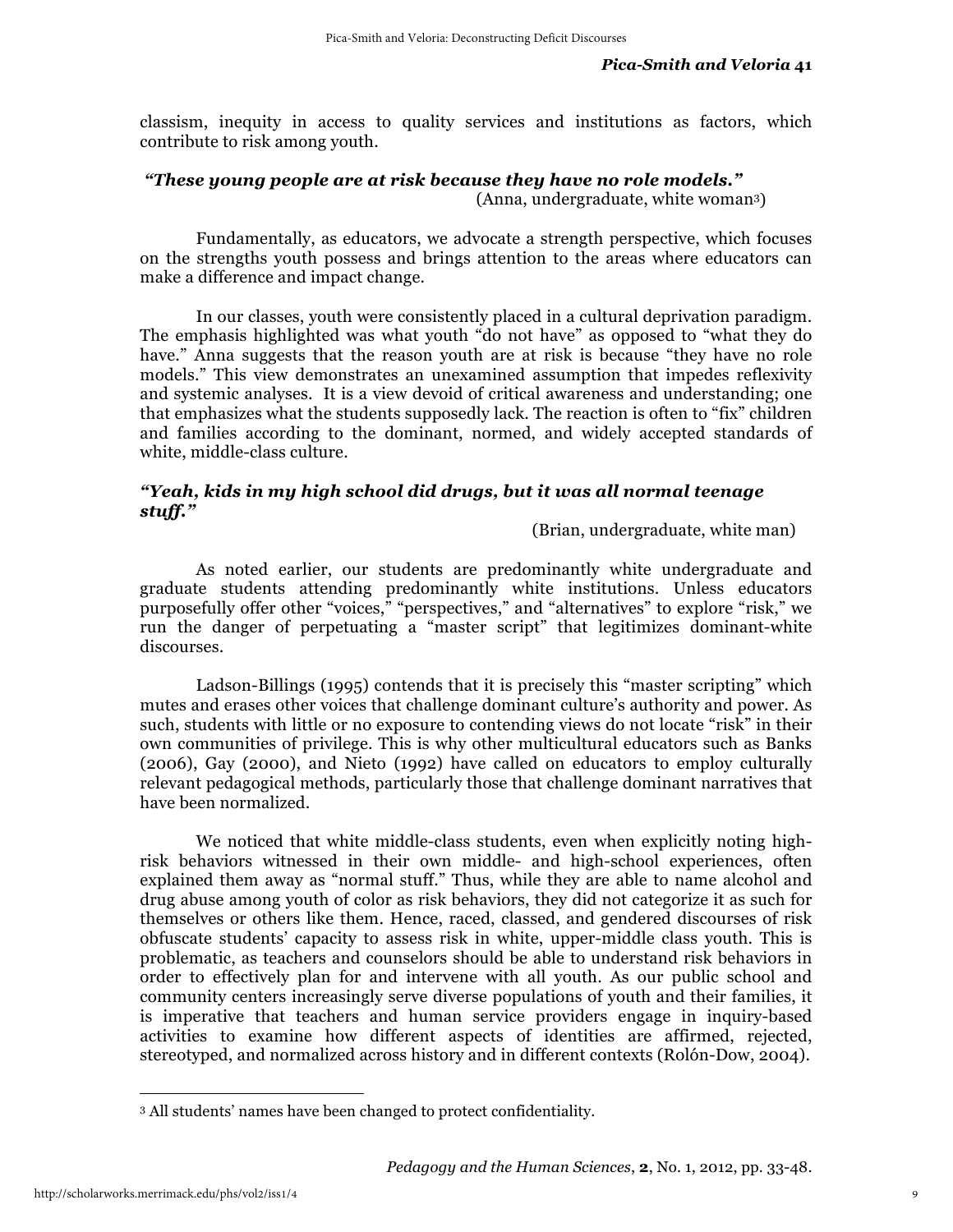# **Emerging Critical Discourses: Exploring the "Four Tools" of Critical Inquiry**

# *"I can't believe he [Latino student] got in trouble for standing up for himself. Anything he does is seen as negative even when it's not."*

(Joy, white woman, undergraduate student in a school internship)

When deficit discourses are named, analyzed, and understood by students, their capacity to think critically, systemically, and reflectively is enhanced. As the semester progressed we noted that more critical voices emerged in our classes. Students began to provide examples from the literature, their own personal experience, and their experiences in placement sites that highlighted their increased attention on their own assumptions, the assumptions of other white educators and human service providers, and inequities in the ways that children are perceived, understood, and labeled.

When I first saw *The Lost Children of Rockdale County4* I was shocked that white, upper middle class kids could be doing everything that they were doing. That neighborhood was like the one I grew up in. I just couldn't believe it. When you gave me feedback on my paper, you asked me to think about why I was so surprised and shocked. . . . I realize that most white people, including me, and the adults in the movie, don't think about white kids as 'at risk.' We have learned that other kids are at risk. . . . After I read your comments, I felt bad about how I thought this, too, but it was helpful to remember when you did that Google image search with us and most of the images of at-risk youth were minority kids.

In the quote above, a white, undergraduate woman in the "Prevention and Intervention" course responds to an earlier written assignment. In the reaction section of the paper, she noted that she was "shocked" about the youth's behavior. As part of a process to scaffold problem posing, which is meant to uncover emotional reactions to identify that which we accept as normal, she was asked to analyze her "shock." She comes to the conclusion that she is shocked by the "at-risk" white youth, because she has never thought of white youth, who look like her and grew up in a similar context to hers, as "at risk."

She connects her reaction to a larger white narrative on who is at risk and concludes with nascent insight on where she may have learned this dominant narrative. She connects an earlier exercise in which we searched for images of "at-risk youth" on the search engine Google Images to find that, at first glance, most of the images depicted youth of color. Hence, she is connecting her raced assumptions about "at-risk youth" to a larger raced discourse on risk.

Similarly, Beth, a white undergraduate student, discusses the connection between institutional racism and racist assumptions of who is at risk by thinking systematically:

 $\overline{a}$ 

<sup>4</sup> This documentary case study depicts the lives of affluent, suburban, white youth engaged in high-risk behaviors and is used in conjunction with literature on the high-risk behaviors of affluent, white youth to disrupt some raced and classed notions of "at risk." The discussion and subsequent written analysis can provide a springboard for discussing dominant discourses of "at risk," as most of the white adults in the film react with shock at the discovery that "normal" white youth in their affluent, suburban community could be engaged in such high-risk behaviors as alcohol and substance abuse, group sex, and violent behavior.

*Pedagogy and the Human Sciences*, **2**, No. 1, 2012, pp. 33-48.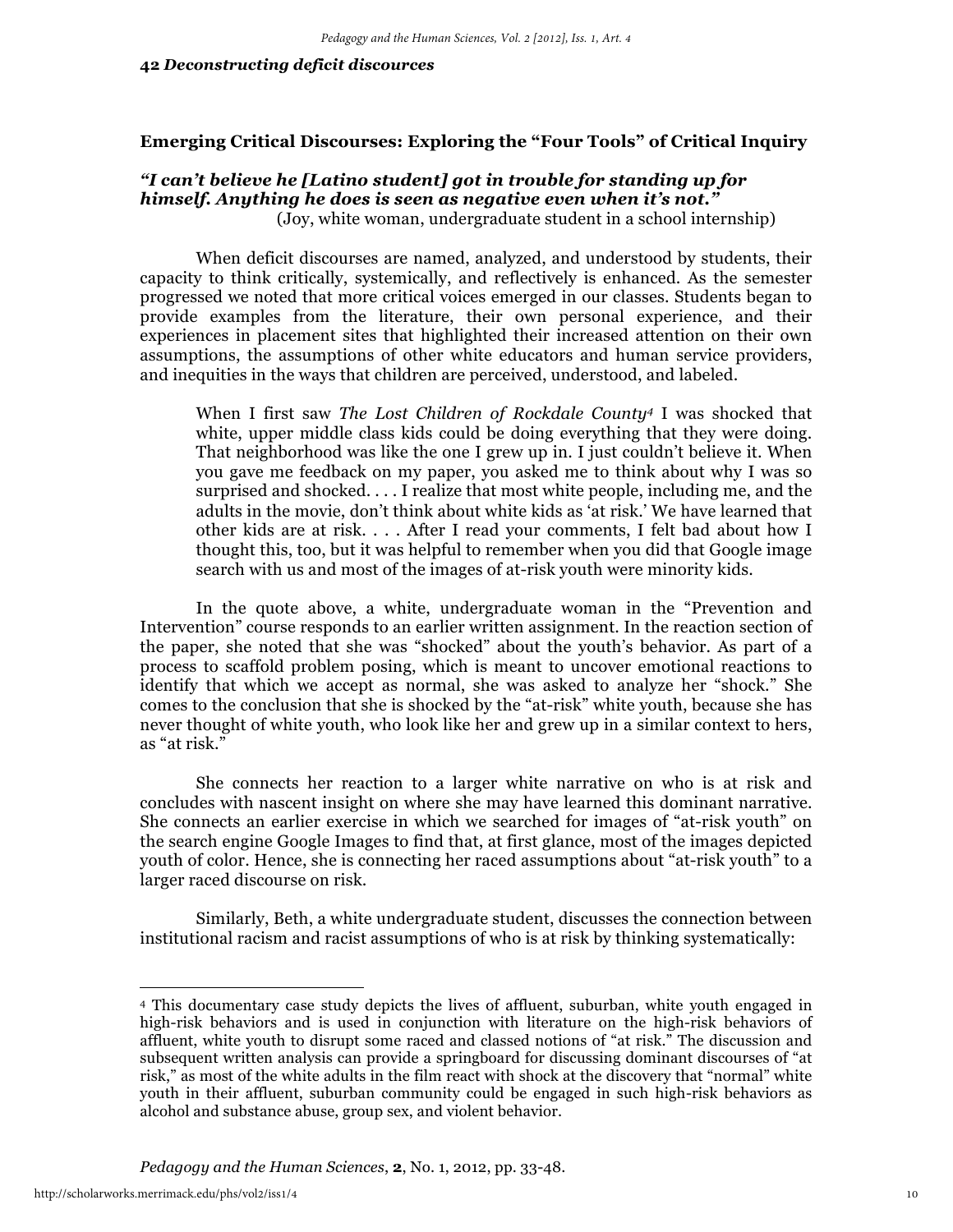I liked when you showed us the pictures of Whites and Blacks in New Orleans and how the papers described the Whites as looking for food to survive and the Blacks as looters robbing the convenience stores. It really made me understand what you were saying about institutional racism in our institutions such as the media. If that is what people see all the time, they begin to think of Black people as dangerous and criminal. Then, it's easy to see Black kids as at risk of becoming criminals no matter what they have done or not.

While the connection between systems of inequity and deficit discourses of youth may seem apparent to many critical educators, it is important to note that in our sample, none of the students noted any systemic or institutional factor as contributing to risk at the onset of our classes. Thus, these germinating thoughts and connections between dominant racist and classist systems and discourses and the realities of how we understand youth of different racial and class backgrounds are noteworthy here.

The excerpt below is from a final reflection assignment written by a white, male student who conducted an internship in a transitional home for men who have been incarcerated. In his early journal entries John expressed much optimism about "helping" the men to gain the skills they would need to transition into the community. Throughout the semester John was encouraged to practice multi-perspectivity and systemic thinking. He was asked to present a case study from his internship experience using an ecological systems framework. Furthermore, he was introduced to the work of Michelle Alexander, author of *The New Jim Crow*, a book about institutional and systemic racism in the criminal justice system in the U.S. creating a sub-class of citizens who, because of a history of incarceration, have been socially and politically marginalized. At the end of the semester, John incorporates much of this learning into his reflection:

When I first started my internship I thought that the men who were re-entering society from prison needed motivation and skills to live out in the community again . . . I believed that rehabilitation would give them the attitudes and knowledge they needed to move on in life. Throughout this semester, though, I learned that it is not so simple . . . If you have a criminal record and have been to prison, it isn't enough to want to change your life. This semester I saw that systems are totally stacked up against these men . . . Because they have committed a felony, they can't get assistance. They can't live in government housing and can't get a lot of benefits for low-income people. Most employers don't want to hire them because of their records. So, what are they supposed to do? They lose hope . . . It was really important to do the systemic analysis of our cases . . . I realized that it is a lot easier to think on the individual and micro level. Most people will think that any problem can be fixed by addressing the individual's needs and problems. It is much harder to understand that the exosystem and macrosystem impact the problem because it is harder to figure out how to change those.

The above excerpt demonstrates how John began to shift from thinking about the individual to systemic thinking. While we acknowledge that not all students will respond to the critical inquiry process as John did, we believe that by asking our students to consistently note and analyze their own assumptions and provide alternative perspectives on any given dominant discourse, we allow students to practice the tools of critical inquiry necessary to dismantle conventional explanation to complex social issues.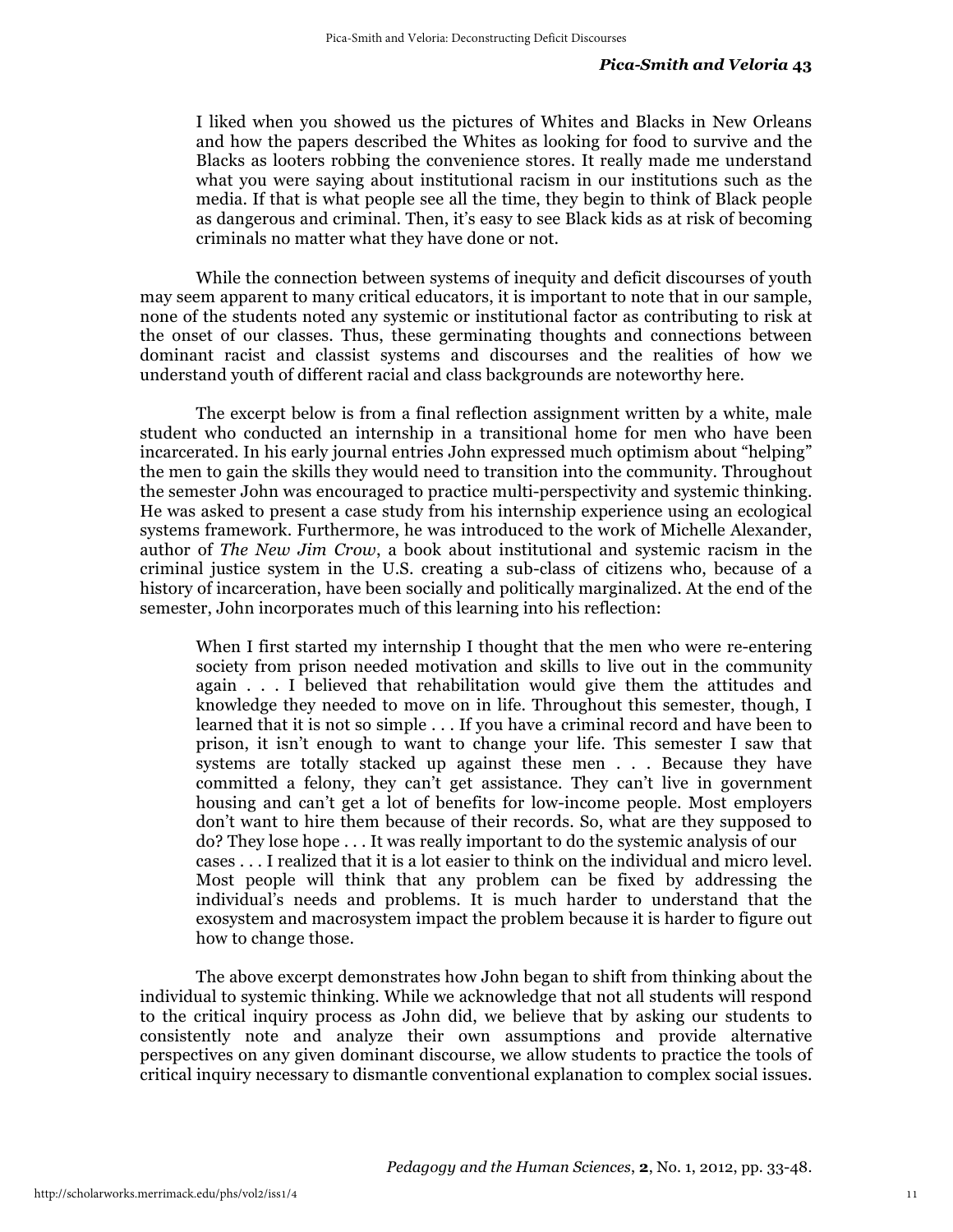In his reflection John understands the limitations of his thinking on "rehabilitation," thus practicing reflective skepticism and systemic thinking.

# **"***You know, I was scared of those boys, too. I didn't know them. I hate to admit it, but I was intimidated."*

*(Jill, a white female undergraduate student working with youth of color in a residential setting)*

When raced and classed discourses are made explicit and connected to our own racist and classist assumptions, and reflective practice is encouraged, students begin to examine their own deficit orientations and raced and classed assumptions of risk. Yet, we found that critical reflection about one's own assumptions, which begins with personal problem posing, are the most challenging aspect of practicing critical inquiry for students. Perhaps because this type of reflection involves analyzing one's racist and classist assumptions, few students are willing to engage in this level of self-analysis.

We have found for that this type of exercise, students must be continuously supported throughout the semester. At the onset of the semester, we see little evidence of critical self-reflection. The best strategy we have adopted to encourage this work is to ask students to write anonymously for several weeks. The students exchange papers and read them out loud. They begin to hear others' attempts at this reflection and become less defensive about identifying and analyzing their own assumptions and stereotypes. We as their teachers also read examples from our own reflective journals as they pertain to a class topic to encourage and model the critical analysis and reflection we are asking them to provide.

In the two excerpts below, white students express their initial emotional reaction to working with people of color and "ex-offenders" of color. Both students experience fear. We believe that without this level of meta-cognition and capacity to identify one's thoughts and feelings, it will be impossible to challenge the assumptions that accompany these emotional reactions. We believe that without highlighting and confronting these ways of thinking, students will ultimately reproduce racism and classism, often without being conscious of this process.

When I pulled into the parking lot I saw a few men outside on the porch smoking and I immediately felt scared and intimidated . . . Why was I scared of these men? Honestly, because they are different than me . . . I was given a tour of the entire club and the whole time it was extremely hard for me to focus because I could not stop watching those around me, making sure that they did not get too close to me as well as observing what they were doing.

I got scared of the term 'ex-offender,' but then I thought of my brother who is an ex-offender, and also has a substance abuse problem. When I think of my brother I do not think of him like this. I do not label him . . . What he has done in the past does not define him and does not make him a bad person. I am not scared of my brother and I have never been, so why should I be scared of these people who I do not even know?

These reflections are not meant to be "confessionals" of white people or people in dominant positions, but rather to demonstrate how "reflective skepticism" and "multiperspectivity" can enhance students' thinking, expand on their knowledge base, and

*Pedagogy and the Human Sciences*, **2**, No. 1, 2012, pp. 33-48.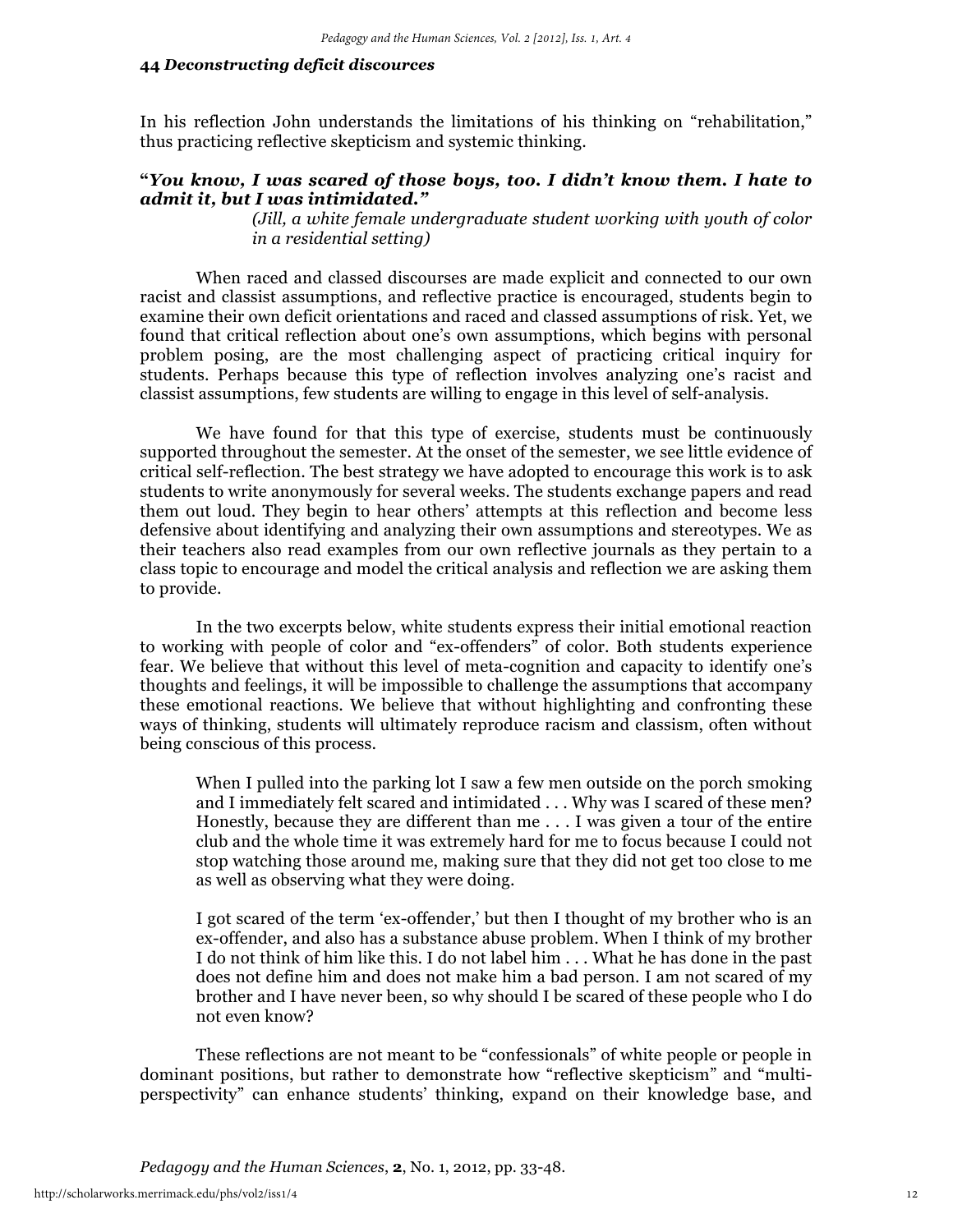problematize how such knowledge is constructed. For instance, by viewing the term "exoffender" through the perspective of a family member, the student quoted above realizes that this label can be used to define a person by their past actions, thus potentially limiting his opportunities. Asking students to reflect on labels "in relation to education and life in general" expands on the discussion of how labels can limit how individuals and groups are viewed (Nieto, 2010, p. 36).

On reflecting on the "limitations of labels," Nieto (2010) recommends that students think about the myriad of unconsciously used labels as well as the connotations that they embody, and how they are used to describe people. If the connotations are negative, she suggests that students think about "suitable alternatives" (p. 37). This is an activity that we have used in class as a way to promote self-disclosure. Certainly selfdisclosure is not an end in and of itself. Rather, this rare capacity to express one's own prejudices and assumptions may be used as a starting point for further discussion of where we "learn" these emotional reactions so that we can "unlearn" them.

#### **IX.**

## **Conclusions on Educational and Pedagogical Significance of this Study**

Like for other academics informed in critical frameworks, the lack of critical and systemic analysis in our classes was frustrating, challenging, and demotivating at times. In conversations with other colleagues this seems to be a pervasive concern across academic disciplines. There seems to be an expectation that students should be able to come into the classroom and automatically demonstrate critical thinking and analytical skills. The reality is that P-12 institutions barely scratch the surface when it comes to actively teaching and promoting this particular skill set. As a result, students transitioning to institutions of higher education need to be exposed to classroom practices where these skills are explicitly taught, modeled, and supported. This is certainly the case in education and human service courses, where we want students to go beyond simple racist and classist stereotyped conversations of youth's success or failure and potential or risk.

As critical and reflexive practitioners, we began this work by looking at our own assumptions and modifying our practice by identifying spaces where we could combine actively teaching the intellectual devices of critical thinking (Bermudez, 2008) with the academic content of our classes. We learned that we needed to support each other in this process and share our experiences, best practices, and unsuccessful attempts at engaging students with this new framework. We learned that this work need not be done in isolation, but rather in communities of practice where authentic conversation can be had.

This is particularly important in counselor and teacher preparation departments that are charged with preparing the next cadre of educators who will work in increasingly diverse communities. Students often arrive with deeply held assumptions and biases that have been unproblematized. Rivera and Poplin argues that, for multicultural pedagogues, the "the construction of meaning is a social and cultural act" (as cited in Jehangir, 2010, p. 537) and acknowledges that learning is an interplay of expectations, language, culture, and experiences. Subsequently, the expectation set and the language used in the context of the college classroom allow for both professors and students to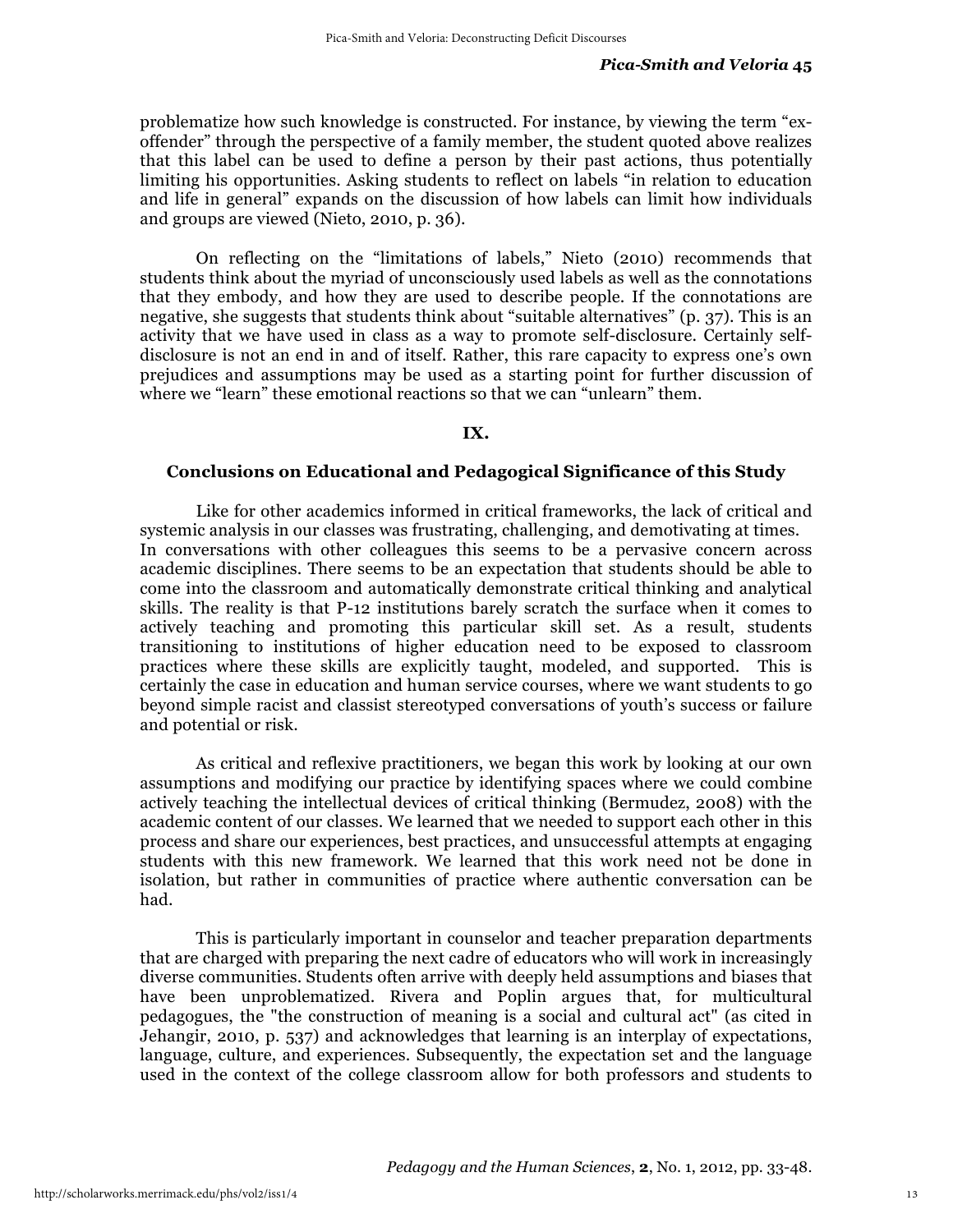expand on the understanding of the complexity involved in discursively positioning students, and participating in the production and representation of images.

In the context of our study, this pedagogical approach allowed for (re)imagining of new possibilities of "at-risk" youth, which contributed in some students resisting (mis)representations and the educational and social inequality they can engender if left unproblematized (Rolón-Dow, 2004). We posit that this type of work is our obligation as critical educators. As we continue our conversations, we continue to improve on our practice with the hope that *all* students will benefit from our questioning, problematizing, and willingness to shift our perspectives and practice.

## **References**

- Alexander, M. (2010). *The New Jim Crow: Mass Incarceration in the Age of Colorblindness.* New York: New Press.
- Banks, J.A. (2006). *Cultural Diversity and Education: Foundations, Curriculum and Teaching* (5th ed.)*.* Boston, MA: Pearson, Allyn & Bacon.
- Bennett, C. L. (1995). Mistaken identity and issues in multicultural education. *Journal of Teacher Education, 46*, 259-265.
- Bermudez, A. (2008). *Thinking critically together: The intellectual and discursive dynamics of controversial conversations*. (Unpublished doctoral dissertation). Harvard University, Cambridge, MA.
- Boyatzis, R. E. (1998). *Transforming qualitative information*. Thousand Oaks, CA: Sage.
- Braun, V. & Clarke, V. (2006). Using thematic analysis in psychology. *Qualitative Research in Psychology, 3*, 77-101.

Darling-Hammond, L., (1997). *The right to learn*. San Francisco: Jossey-Bass.

- Dretzin Goodman, R. & Goodman, B. (Producers). (1999). *The Lost Children of Rockdale County*. [Videotape]. Boston, MA: PBS Frontline Documentary.
- Fereday, J. & Muir-Cochrane, E. (2006). Demonstrating rigor using thematic analysis: A hybrid approach of inductive and deductive coding and theme development. *International Journal of Qualitative Methods*, *5*(1), 1-11.
- Fine, M. (1995). The politics of who's "at risk." In B. B. Swadener & S. Lubeck (Eds.), *Children and families"at promise": Deconstructing the discourse of risk.* Albany, NY: SUNY Press.
- Gay, G. (2000). *Culturally responsive teaching: Theory, research, and practice*. New York, NY: Teachers College Press.
- Giroux, H. A. (1992). *Border crossing: Cultural workers and the politics of education*. New York, NY: Routledge.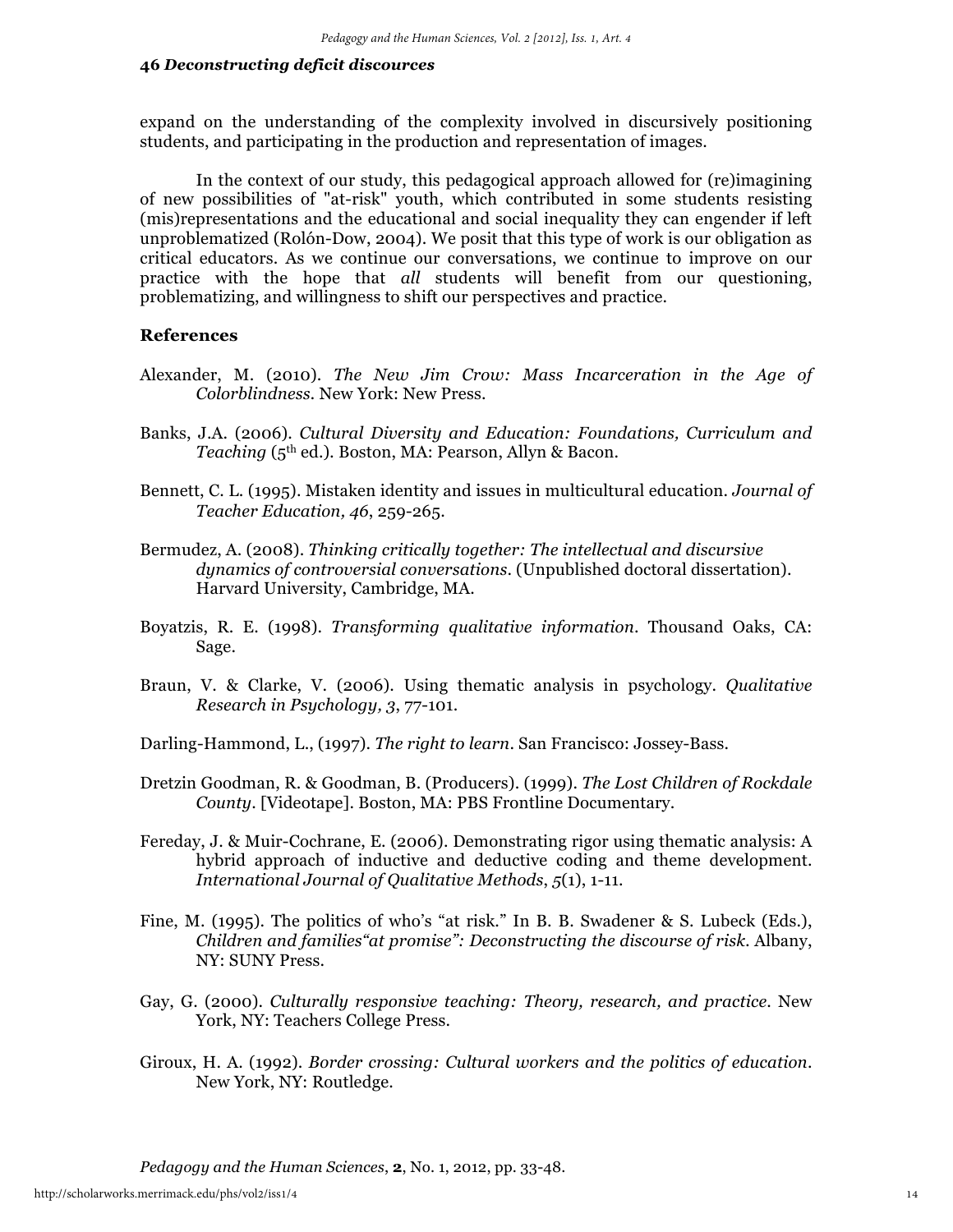Goetz, J.P. and LeCompte, M.D. (1984). *Ethnography and Qualitative Design in* 

*Educational Research*. New York: Academic Press.

- Harding, S. (1987). *Feminism and methodology*. Milton Keynes: Open University Press.
- Haberman, M., (1995). Selecting "star" teachers for children and youth in urban poverty. *Phi Delta Kappan, 76*(10), 777-781.
- Jehangir, R. (2010). Stories as knowledge: bringing the lived experience of first-generation college students into the academy. *Urban Education*, *45*(4), 533-553.
- Ladson-Billings, G. (1995). Toward a theory of culturally relevant teaching. *American Educational Research Journal, 32*(3), 465-491.
- Ladson-Billings, G., (2000). Racialized discourses and ethnic epistemologies. In N.K. Denzin & Y.S. Lincoln (Eds.), *Handbook of qualitative research* (2nd ed., 257-277). Thousand Oaks, CA: Sage.
- Lubeck, S. & Garrett, P. (1990). The social construction of the "at-risk" child. *British Journal of Sociology and Education*, *11*(3), 327-340.
- Luthar, S. S. (2003). The culture of affluence: Psychological costs of material wealth. *Child Development, 74,* 1581-1593.
- Luthar, S. S. & Becker, B. E. (2002). Privileged but pressured: A study of affluent youth. *Child Development, 73,* 1593-1610.
- Luthar, S. S. & D'Avanzo, K. (1999). Contextual factors in substance use: A study of suburban and inner-city adolescents. *Development and Psychopathology, 11*, 845-867.
- McDermott, R., Raley, J. D., & Seyer-Ochi, I. (2009). Race and class in a culture of risk. *Review of Research in Education, 33*, 101-116.
- Merriam, S. B. (Ed.), (2001). The new update on adult learning theory*. New Directions for Adult and Continuing Education*, *89*. San Francisco: Jossey-Bass Publishers.
- Nakkula, M. J. & Toshalis, E. (2006). *Understanding youth: Adolescent development for educators*. Cambridge, MA: Harvard Education Press.
- National Commission on Teaching and America's Future (1996). *What Matters Most: Teaching for America's Future. Report of the National Commission on Teaching' & America's Future*. Woodbridge, VA: National Commission on Teaching and America's Future.